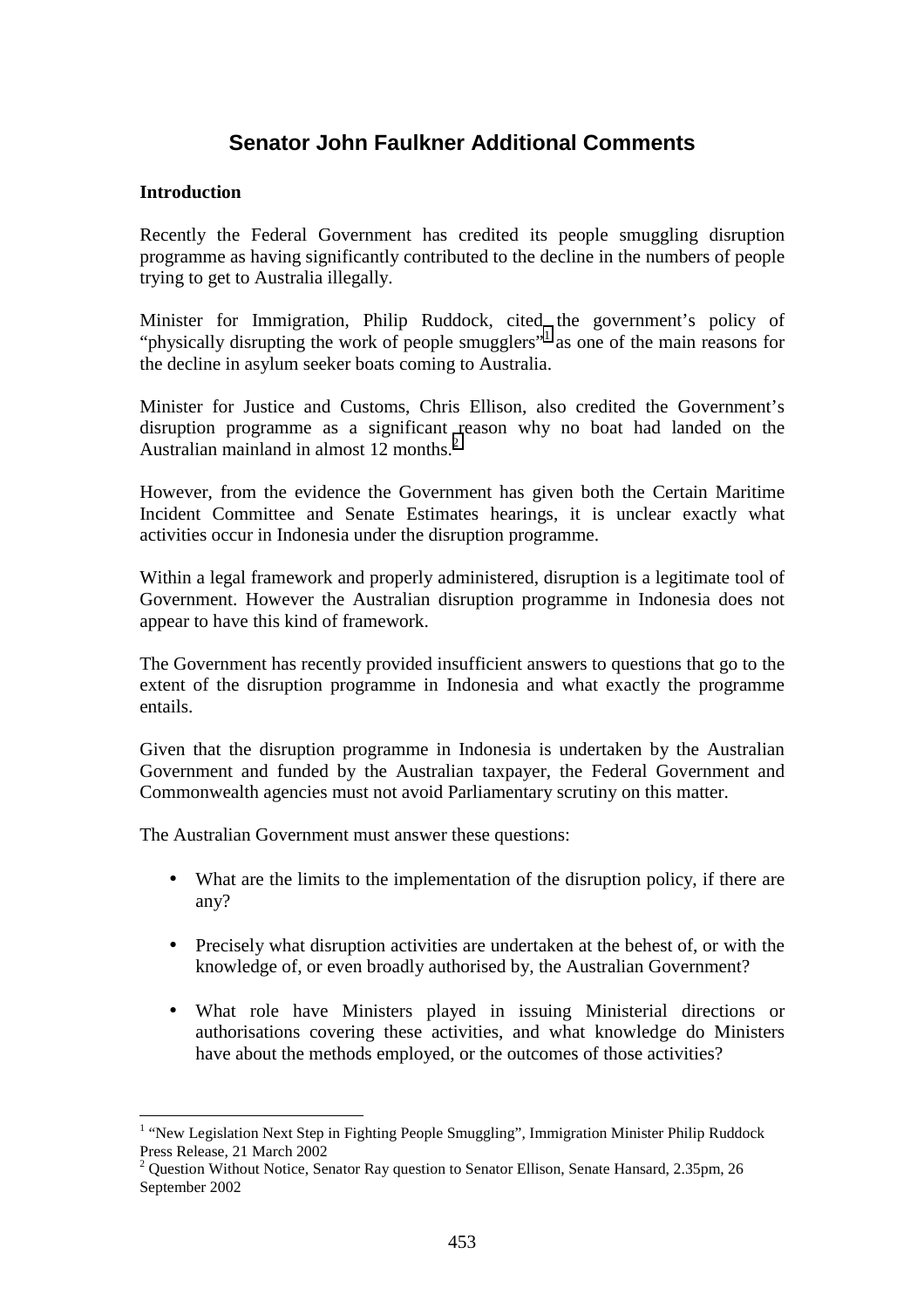- What sort of mechanisms are in place to ensure that Australia is not breaching any laws, here in Australia or in other countries?
- How is the policy of disruption funded?
- How much does it cost to fund, and who actually receives this money?
- Who tasks the Indonesian officials or others to disrupt people smugglers or their clients?
- Are Australians involved in disruption activities in Indonesia?
- What accountability mechanisms are in place in relation to these activities, and what mechanisms ought to be put in place?

## **What is Disruption?**

The policy of disruption aims to disrupt the activities of people smugglers and their clients, asylum seekers wanting passage to Australia. The activities that occur under the disruption programme in Indonesia appear to be quite broad. They range from information campaigns to more direct activities such as preventing vessels from departing Indonesia.

Disruption, by way of an information campaign, includes informing people in Indonesia of the dangers or the risks associated with people smuggling. For example, telling asylum seekers of the dangers of sailing in vessels to Australia, or distributing T-Shirts to the local Indonesian fishermen that explain why they should not crew people smuggler boats.

Department of Foreign Affairs, Assistant Secretary, Geoff Raby, told Senate Estimates that disruption was "collecting information, collecting intelligence, meeting with local police in different areas and local governors, raising the profile of the issue and expressing concerns".<sup>3</sup>

At the Senate Select Committee into a Certain Maritime Incident (or CMI Committee), representatives from the Department of Immigration said that the only disruption activity they were involved in was information campaigns, for example, pointing out some of the dangers in travel to potential passengers.<sup>4</sup>

However the policy of disruption is not only about information campaigns in Indonesia.

Disruption is also about physically disrupting the people smuggling syndicates and the asylum seekers who seek their assistance.

Minister Ruddock recently outlined in general terms the more active element of disruption. This includes the "detection and interception of the people smuggler's

<sup>&</sup>lt;sup>3</sup> Geoff Raby, DFAT, Senate Estimates, FAD&T, 6 June 2002, p.556-557

 $4$  CMI Committee,  $11<sup>th</sup>$  July 2002, p.1999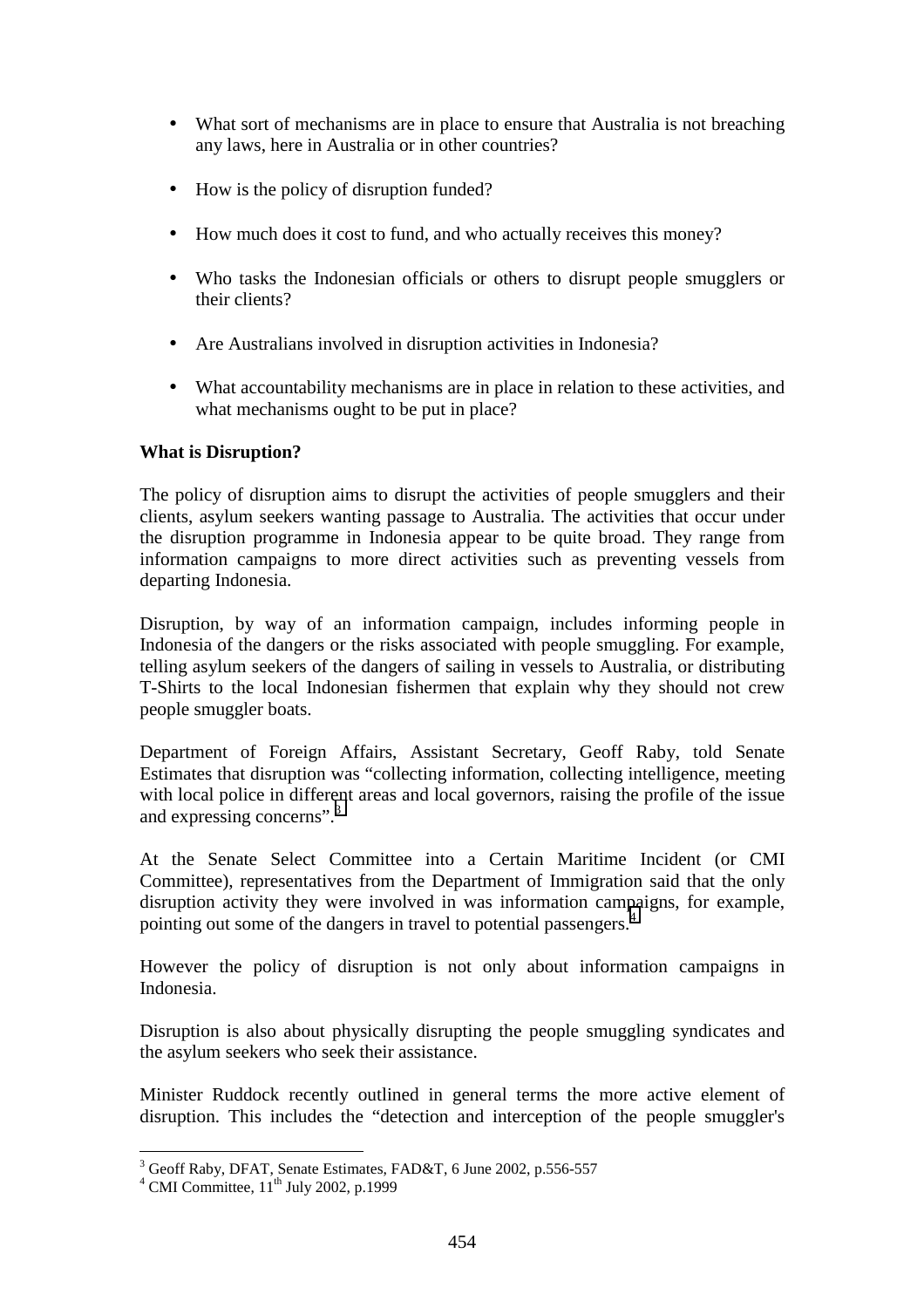route" through regional cooperation ranging "from information exchange to joint collaborative action on illegal migration". It also involves disruption at transit points<sup>5</sup>.

The Australian Federal Police (AFP) is also involved in active disruption in Indonesia.

AFP National General Manager, Federal Agent, Brendan McDevitt, told the CMI Committee that in broad terms the "primary objective" of disruption is to "prevent the departure of the vessel in the first instance, to deter or dissuade passengers from actually boarding vessels".6

The AFP agreed that there were a whole series of methods that could be used to prevent the departure of the vessel and that it was the "discretion of the liaison officer in Jakarta as to the best method to apply".<sup>7</sup> There may be disruption of the transport of the passengers to the embarkation point, for instance, or the movement of the boat to that embarkation point.

AFP Commissioner Mick Keelty confirmed the more active nature of the disruption activities, when he said that their purpose is to, "prevent the departure of a vessel … either by the arrest of individuals or by the detention of individuals, or by ensuring that the individuals don't reach the point of embarkation if that was known".<sup>8</sup>

From the evidence received at the CMI Committee and Senate Estimates, it appears that there are no current guidelines on what is acceptable and what is not acceptable when disrupting people smugglers, asylum seekers and the people smuggler vessels. The Government has refused to confirm if the disruption programme in Indonesia ever extended to the physical interference of vessels and whether any consideration is given, in the planning and implementation of disruption, to questions of maritime safety – to the safety of lives at sea.

#### **Kevin Ennis**

 $\overline{a}$ 

Channel Nine's *Sunday* program has recently raised serious questions about the nature of disruption operations in Indonesia.

The most concerning of these allegations is that AFP informant Kevin Enniss admitted, indeed boasted, to reporter Ross Coulthart and two colleagues that he had paid Indonesian locals on four or five occasions to scuttle people smuggling boats with passengers aboard. Mr Enniss claimed the boats were sunk close to land so everyone got off safely.

The AFP recently issued a press statement indicating that "Kevin Enniss has been formally interviewed since the Nine Network's *Sunday* Program alleged his involvement in the sabotaging of vessels. He emphatically denies any such

<sup>&</sup>lt;sup>5</sup> Philip Ruddock, "Border Protection; People Smuggling – Australia's Experience and Policy Responses – a Background Paper", DIMIA website, July 2002

 $6$  CMI Committee, 11 July 2002, p.1934

<sup>7</sup> CMI Committee, 11 July 2002, p.1934

<sup>8</sup> CMI Committee, 11 July 2002, p.1977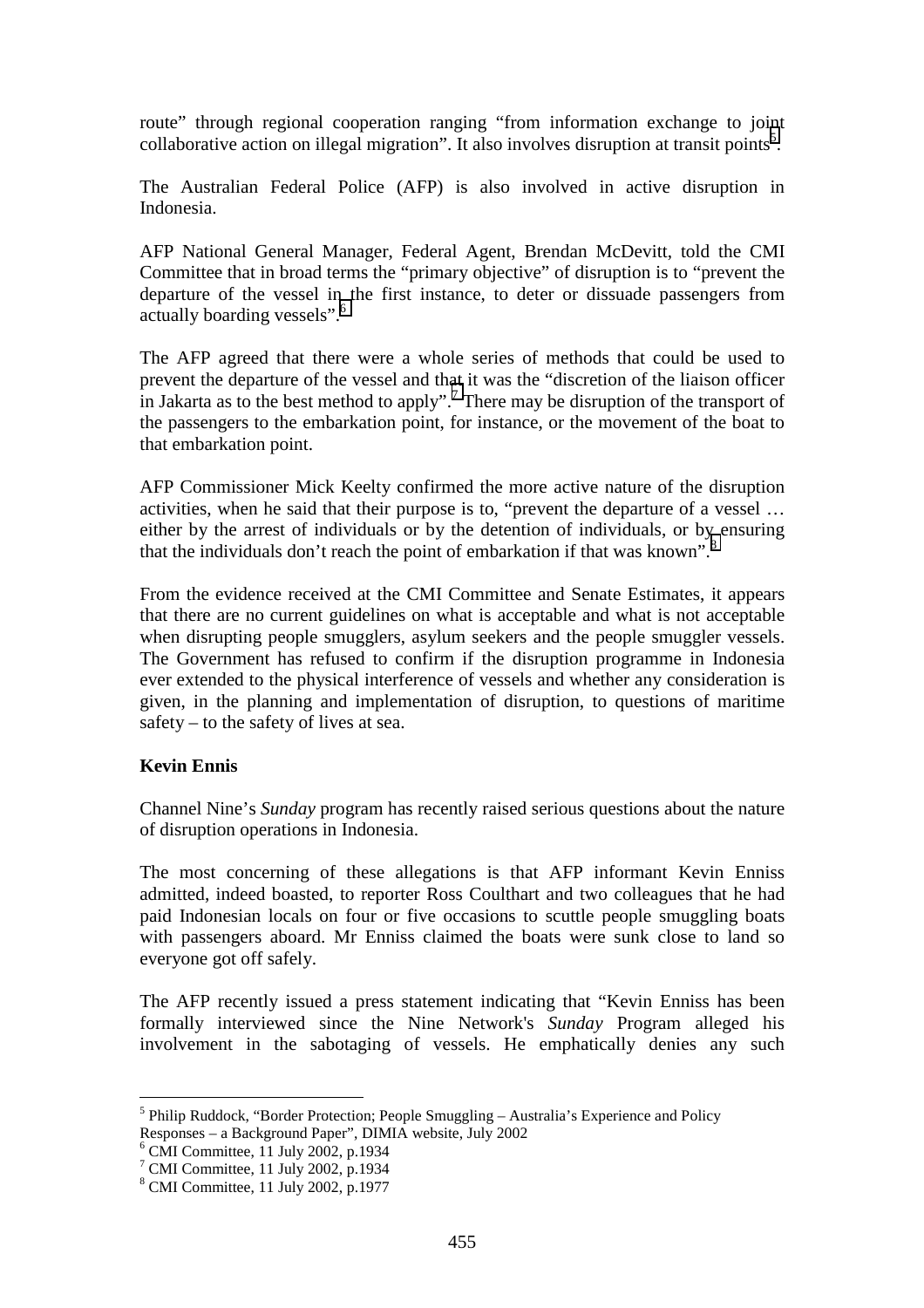involvement".<sup>9</sup> However the AFP did not indicate if Mr Enniss had told the *Sunday* crew that he had paid local Indonesians to scuttle four or five boats.

The AFP recently confirmed, as a result of the *Sunday* Program revelations in February, that Mr Enniss was paid at least \$25,000 by the AFP to be an informant. The AFP also admitted that they were aware that Mr Enniss purported to be a people smuggler and on at least one occasion took money from asylum seekers who thought they were buying a passage to Australia.10 Commissioner Keelty told Senate Estimates: "…we knew he was involved in people smuggling activities because he was telling us what was going on". $11$ 

The Enniss admissions are not consistent with statements by the AFP's Director of International Operations, Dick Moses, earlier this year. When asked by the *Sunday* program "Has the Australian Federal Police ever authorised any informant to involve themselves in people-smuggling", he answered "No that's categorically no, the Australian Federal Police has not done so".<sup>12</sup>

The *Sunday* program also put evidence on the record from a number of asylumseekers that Mr Enniss claimed to be an Australian policeman, and that he had information about Royal Australian Navy ships which would ensure that their boats would slip the net and reach Australia.

These admissions contradict evidence given by Commissioner Keelty to the CMI Committee in which he claimed "we obtain information from informants, but informants do not disrupt. They have no power to disrupt".<sup>13</sup>

Commissioner Keelty also told the CMI Committee that the AFP have no police powers beyond Australia's borders. Furthermore the AFP could not direct Indonesian Police or other Indonesian authorities to disrupt people smugglers and asylum seekers. They could only seek their assistance and cooperation.<sup>14</sup>

But in the case of Mr Enniss this is clearly not what is occurring in Indonesia. The AFP have admitted Mr Enniss in conjunction with the Indonesian police agency POLDA "were engaged in strategies designed to interdict asylum seekers where possible before they could depart for Australia".<sup>15</sup> This appears to be exactly what the policy of disruption sets out to do.

## **Active Disruption**

 $\overline{a}$ 

Most information about active disruption has come from AFP evidence at the CMI Committee and Senate Estimates. But the AFP is not the only agency involved in these disruption activities. The Department of Foreign Affairs (DFAT), the Australian

<sup>13</sup> CMI Committee, 11 July 2002, p. 1938

<sup>&</sup>lt;sup>9</sup> "Senator Faulkner Has Got It Wrong", Australian Federal Police Press Release, 26 September 2002

<sup>&</sup>lt;sup>10</sup> "AFP Investigation into Alleged People Smuggler Completed", AFP Media Release, 24 August 2002 <sup>11</sup> Senate Additional Estimates, L&C, 18 February 2002, p.193

<sup>&</sup>lt;sup>12</sup> AFP Director of International Operations Dick Moses,  $\cdot$  The Australian People-Smuggler", Channel Nine Sunday Program Cover story, 17 Feb 2002

<sup>&</sup>lt;sup>14</sup> Keelty, CMI Committee, 11 July 2002, p.1924

<sup>&</sup>lt;sup>15</sup> "AFP Investigation into Alleged People Smuggler Completed", AFP Media Release, 24<sup>th</sup> August 2002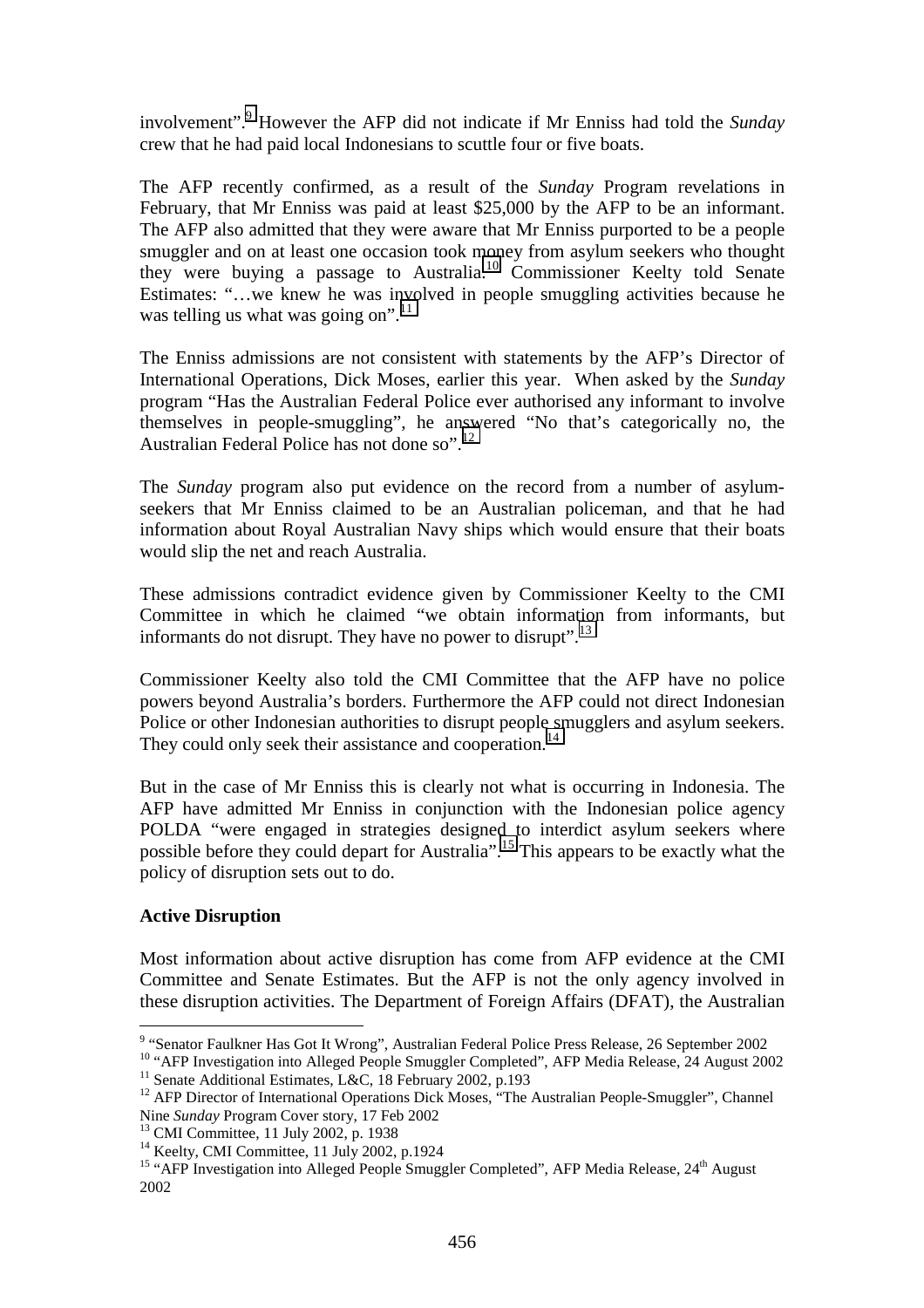Secret Intelligence Service (ASIS), Defence, and the Department of Immigration and Multicultural and Indigenous Affairs (DIMIA) also play a role in Australia's people smuggling disruption program. As Minister Ellison told the Senate: "[W]e have the Australian Federal Police and officials of the Department of Immigration and Multicultural Affairs and the Department of Foreign Affairs and Trade working in the region for upstream disturbance [disruption]. We have had some success with that. We are working at that end of the market".<sup>16</sup>

The evidence received by the AFP at the CMI Committee and Senate Estimates, regarding active disruption has been, at times, contradictory and misleading.

The AFP told the CMI Committee that they work closely with the Indonesian National Police, Indonesian Immigration, the Indonesian Navy and Indonesian Army and Marines when pursuing organised people smuggling activities.

According to the AFP, no payment is made to the Indonesian authorities for carrying out disruption activities.

Commissioner Keelty told the CMI Committee "We do not ask them to carry out a task and then pay for them to do the task. There is a level of cooperation that we have with them under the protocol".<sup>17</sup>

The AFP also indicated that they "paid no moneys to any government agency in Indonesia to have them disrupt the activities of people-smuggling organisers.<sup>18</sup>

However, Commissioner Keelty did confirm that the AFP provides equipment, training and costs in travel to those Indonesian authorities involved in disruption activities. For instance the AFP's Law Enforcement Cooperation Program provides training and equipment to the Indonesian National Police. Five teams of the Indonesian National Police have been established through this program and are directly involved in disruption activity.<sup>19</sup>

Commissioner Keelty also informed the CMI Committee that AFP informants are only paid to provide information about the location of passengers and the activities of organisers and that "no money has been paid to anybody specifically empowered to intervene"<sup>20</sup> in people smuggling.

But as a result of an investigation into the activities of Mr Enniss, the AFP confirmed they were aware Mr Enniss purported to be a people smuggler in Indonesia. The AFP also admitted to knowing that Mr Enniss had taken money from asylum seekers on at least one occasion.21 According to the *Sunday* program, Mr Enniss has also confessed to paying Indonesians to scuttle people smuggling vessels. $^{22}$ 

<sup>&</sup>lt;sup>16</sup> Senator Chris Ellison (Minister for Customs and Justice), Migration Amendment (Excision from Migration Zone) Bill 2001 Second Reading Debate, Senate Hansard, 25 September 2001

 $17$  CMI Committee, 11 July, p.1937

<sup>&</sup>lt;sup>18</sup> CMI Committee, 11 July 02, p. 1946

<sup>&</sup>lt;sup>19</sup> Keelty, CMI Committee, 11 July 2002, p.1941

 $20$  Keelty, CMI Committee, 11 July 2002, p. 1945

<sup>&</sup>lt;sup>21</sup> "AFP Investigation into Alleged People Smuggler Completed", AFP Media Release, 24 August 2002

<sup>22 &</sup>quot;The Federal Police and People Smugglers", Channel Nine *Sunday* cover story, 1 September 2002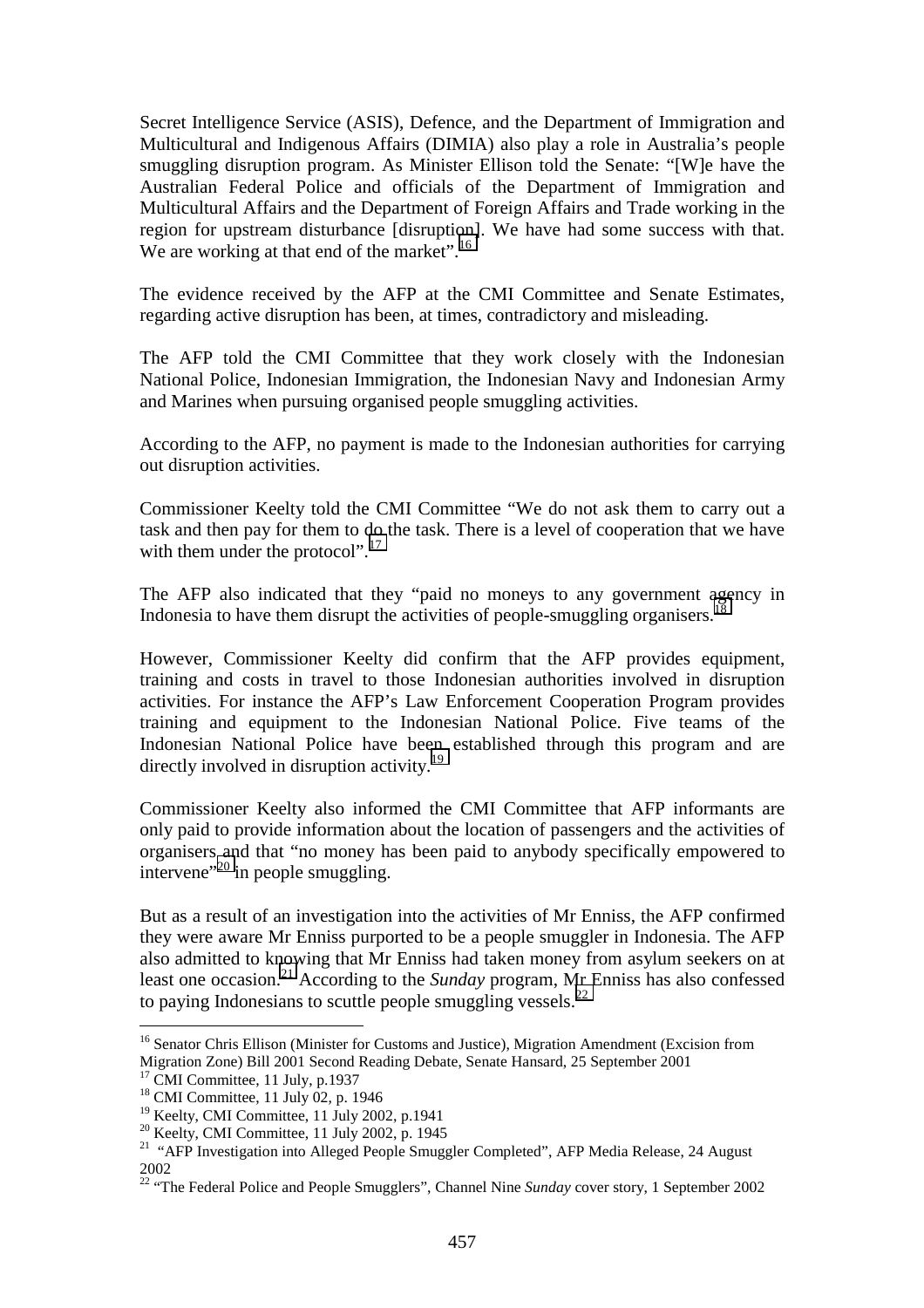Commissioner Keelty has told the CMI Committee that it has not come to the AFP's attention that "they were doing anything unlawful or inhumane".<sup>23</sup>

However, both the summary of the AFP's investigation into Kevin Enniss, and the Sunday program's investigation, have clearly indicated that at least one Australian was involved in disruption activities of a highly dubious and possibly criminal nature.

Despite the assurance Commissioner Keelty gave to the Senate Select Committee that nothing unlawful or inhumane would occur as a result of the disruption programme, in the same day of evidence Commissioner Keelty could not categorically rule out whether illegal and inhumane disruption activities had occurred. These activities include encouraging fuel suppliers not to supply fuel to vessels, not providing food for the vessels to sail, and putting sugar in the fuel tank or sand in the engine of a vessel. When Comissioner Keelty was asked if he could categorically say whether any of these activities did not occur, he replied "I have no knowledge at all of these things occurring, but it is like anything else I have no knowledge about: I cannot deny that it exists"<sup>24</sup>

#### **Legality and propriety**

Government agencies involved in the disruption programme have told the Senate Select Committee that they never sought legal advice on these activities.

Commissioner Keelty claimed that he was fully accountable for the disruption program<sup>25</sup>, but it appears that no procedures have been put in place to ensure nothing untoward or illegal is occurring or has occurred. There appear to be no accountability mechanisms in place at all, with most of this activity occurring outside Australian legal jurisdiction.

When Commissioner Keelty was asked at the CMI Committee "so what accountability controls and constraints are on those Indonesian agencies that are conducting this activity? How are you satisfied ... that those activities are conducted in an appropriate way?", Commissioner Keelty replied, "[T]hat is not for me to say. I don't have any power over the Indonesian authorities".<sup>26</sup>

Furthermore Commissioner Keelty indicated "The AFP, in tasking the Indonesian National Police to do anything that would disrupt the movement of people smugglers has never asked, nor would it ask them to do anything illegal. If we became aware that they were doing something illegal or something that was inhumanitarian (sic), then it would be brought to our notice and we would ask that they not do it that way. The difficulty is once we ask them to do it, we have to largely leave it in their hands as how they best do it".<sup>27</sup> It is instructive to note Commissioner Keelty's words here in regard to the broad tasking the AFP has requested of the INP: "in tasking the

<sup>23</sup> CMI Committee, 11 July 2002, p.1981

<sup>&</sup>lt;sup>24</sup> CMI Committee, 11 July 2002, p.1980-1981

 $^{25}$  CMI Committee, 11 July 2002, p.1935

<sup>26</sup> CMI Committee, 11 July 2002, p.1938

<sup>27</sup> CMI Committee, 11 July 2002, p.1980-1981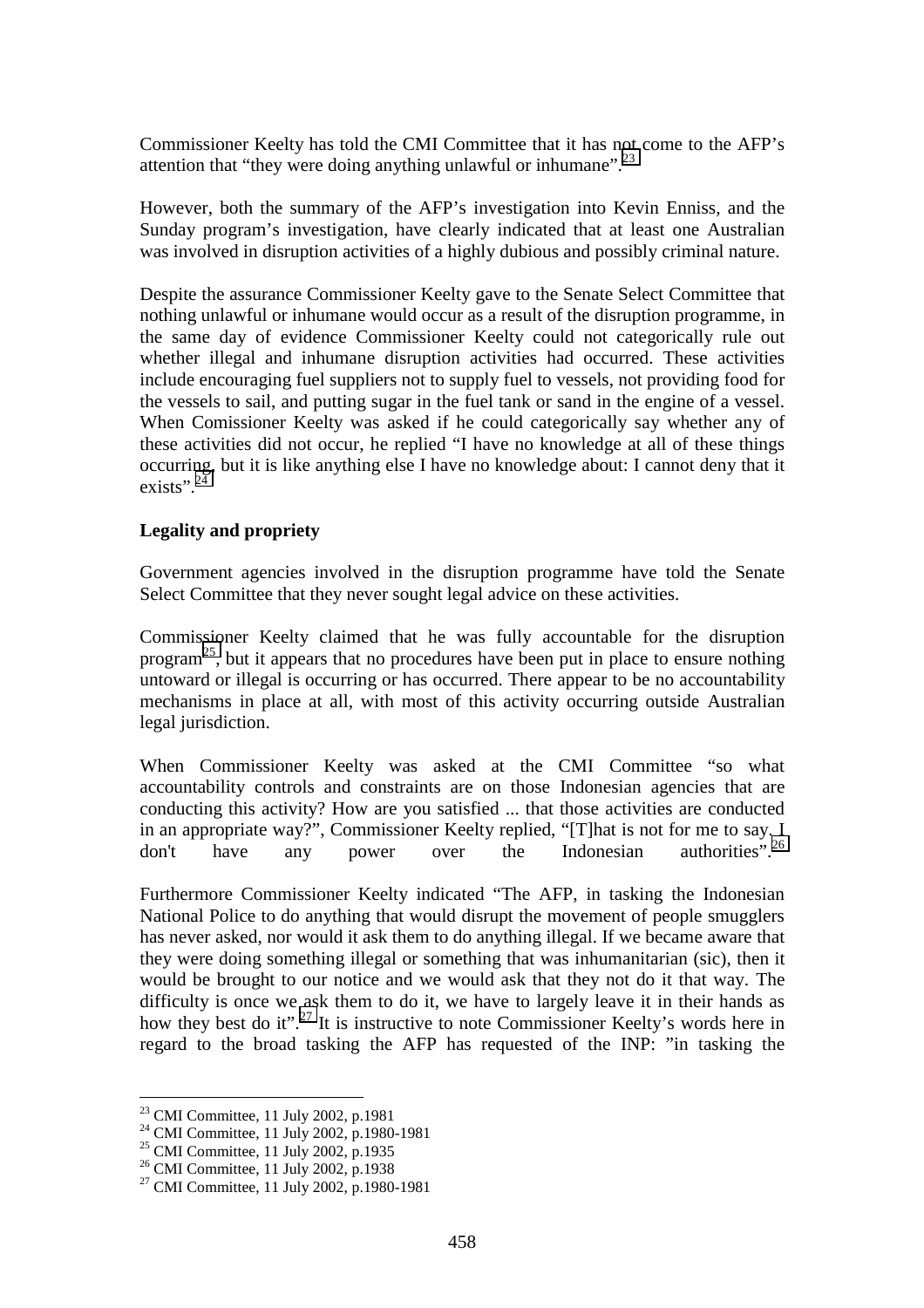Indonesian National Police to do anything that would disrupt the movement of people-smugglers".

But in earlier evidence, Commissioner Keelty claimed that the AFP couldn't task the Indonesians to disrupt people smugglers stating "We are not tasking them [INP] to do it…we can seek their cooperation. We do not have a line of command over the Indonesian authorities<sup> $28$ </sup>. It is unclear if the AFP did in fact task the INP to disrupt people smugglers or whether they simply sought cooperation.

Commissioner Keelty has said that he has not sought legal advice about the disruption activities in Indonesia. It is therefore difficult to understand how Commissioner Keelty can claim to know definitively that none of the disruption activities in Indonesia are illegal or improper.

When the Department of Immigration was asked if they had concerns about the nature or legality of any disruption activities, Deputy Secretary Ed Killesteyn replied "None at all. DIMIA is not an agency that has a role or a function or a mandate to be involved in disruption activities that might invite some sort of question as to its legality. That is not our role. We are not a law enforcement agency".<sup>29</sup>

Dr Raby from DFAT also indicated that his department had not sought any legal advice about people smuggling disruption activities.<sup>30</sup>

It is of concern that these disruption activities are occurring in Indonesia at the request of the Australian government and yet no legal advice has been sought nor are any mechanisms in place to ensure nothing illegal or untoward is occurring in Indonesia.

Legal advice given to the *Sunday* program indicated that the alleged behaviour of Mr Ennis in Indonesia is probably criminal, and that the AFP has possibly acted outside the law.

Highly respected legal expert Professor Mark Findlay said of Mr Enniss on Channel Nine's *Sunday* Program: "Well, under Australian law if he's a people smuggler it's a crime. If he's not a people smuggler but purporting to be one, that's a misrepresentation. And to obtain a financial advantage as a consequence, that's a crime – you can't have it both ways".  $31$ 

Professor Findlay also rejected Commissioner Keelty's claim at Senate Estimates that informants like Mr Enniss are protected by the controlled operations legislation.

Controlled Operations are defined as:

"an operation that: involves the participation of law enforcement officers; is carried out for the purpose of obtaining evidence that may lead to the prosecution of a person for a serious Commonwealth offence; and may involve a law enforcement officer or other person in acts, or omissions to act, that would, apart

 $2<sup>28</sup>$  CMI Committee, 11 July 2002, p.1938

<sup>29</sup> CMI Committee, 11 July 2002, p. 2003

 $30$  Senate Estimates, FAD&T, 6 June 2002, p.560

<sup>&</sup>lt;sup>31</sup> "The Federal Police and People Smugglers", Channel Nine *Sunday* cover story, 1 September 2002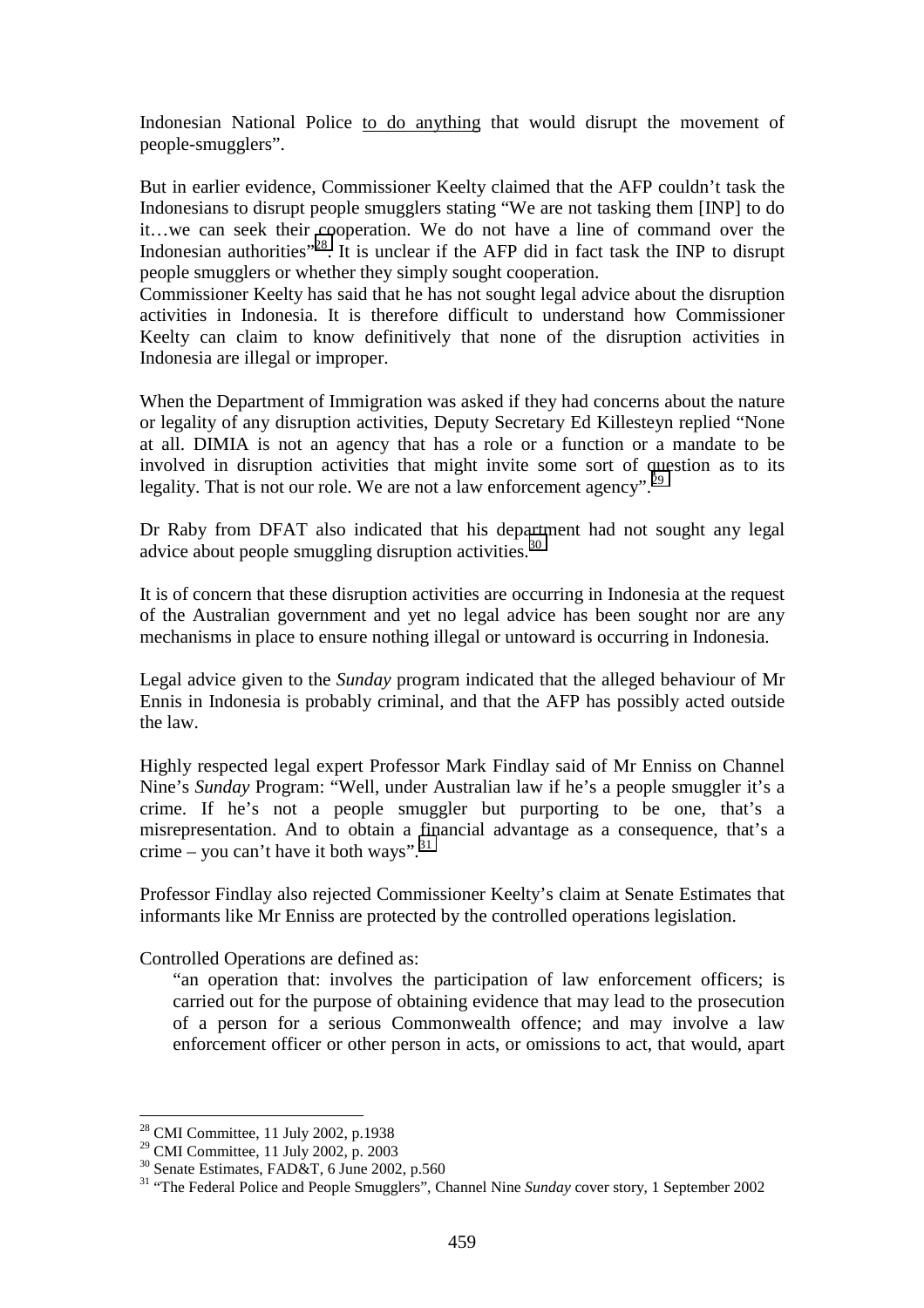from certain exemptions, constitute a Commonwealth offence or an offence against a law of a State or Territory"<sup>32</sup>.

Professor Findlay argued that there were possibly three reasons to suggest that Mr Ennis was not covered by the controlled operations legislation: firstly, the legislation does not cover controlled operations in Indonesia; secondly, informers are not covered by the legislation, and thirdly the legislation does not cover individuals who are involved in entrapment procedures which is the work that Mr Ennis appears to have been doing in Indonesia.<sup>33</sup>

The suggestion made by Commissioner Keelty means that there are grounds to suspect that the AFP itself may have been involved in, or may have authorised or condoned, activities outside of the law, or even in breach of Australian law.

In this regard it should be noted that amendments extending the controlled operations provisions of the *Crimes Act 1914* to cover people smuggling offences only entered into effect on 1 October 2001.

#### **Role of Ministers**

Beyond the activities of AFP informant, Mr Enniss, there are serious questions about the disruption programme and the behaviour of certain Australian agencies in Indonesia.

It is unclear to what extent Immigration Minister Philip Ruddock, Foreign Affairs Minister Alexander Downer, Justice and Customs Minister Chris Ellison and Attorney General Daryl Williams, had authorised, or had knowledge of or involvement in the disruption activities in Indonesia.

At the CMI Committee, Assistant Secretary Nelly Siegmund from the Immigration Department indicated that she had specifically briefed Minister Ruddock about AFP reports relating to "Indonesian involvement in being able to stop certain vessels from departing".<sup>34</sup>

However, generally Immigration officials at the CMI Committee were vague about their knowledge of disruption, mainly referring to information campaigns.<sup>35</sup>

For instance Ed Killesteyn described his knowledge of disruption activities on the ground as "only generalities…about information campaigns and providing an opportunity for people to be delivered to the IOM [International Organisation for Migration] processing areas".<sup>36</sup>

This contrasts with Minister Ruddock's Background Paper, released a few weeks after Immigration officials' evidence to the CMI Committee, that outlined the policy of

 $32$  Crimes Act 1914 Part 1AB Controlled Operations, Sixth Annual Report under Section 15T 2001-2002

<sup>&</sup>lt;sup>33</sup> "The Federal Police and People Smugglers", Channel Nine *Sunday* cover story, 1 September 2002 <sup>34</sup> CMI Committee, 11 July 2002, p. 2001

<sup>35</sup> CMI Committee, 11July 2002, p.1999

<sup>36</sup> CMI Committee, 11 July 2002, p. 1999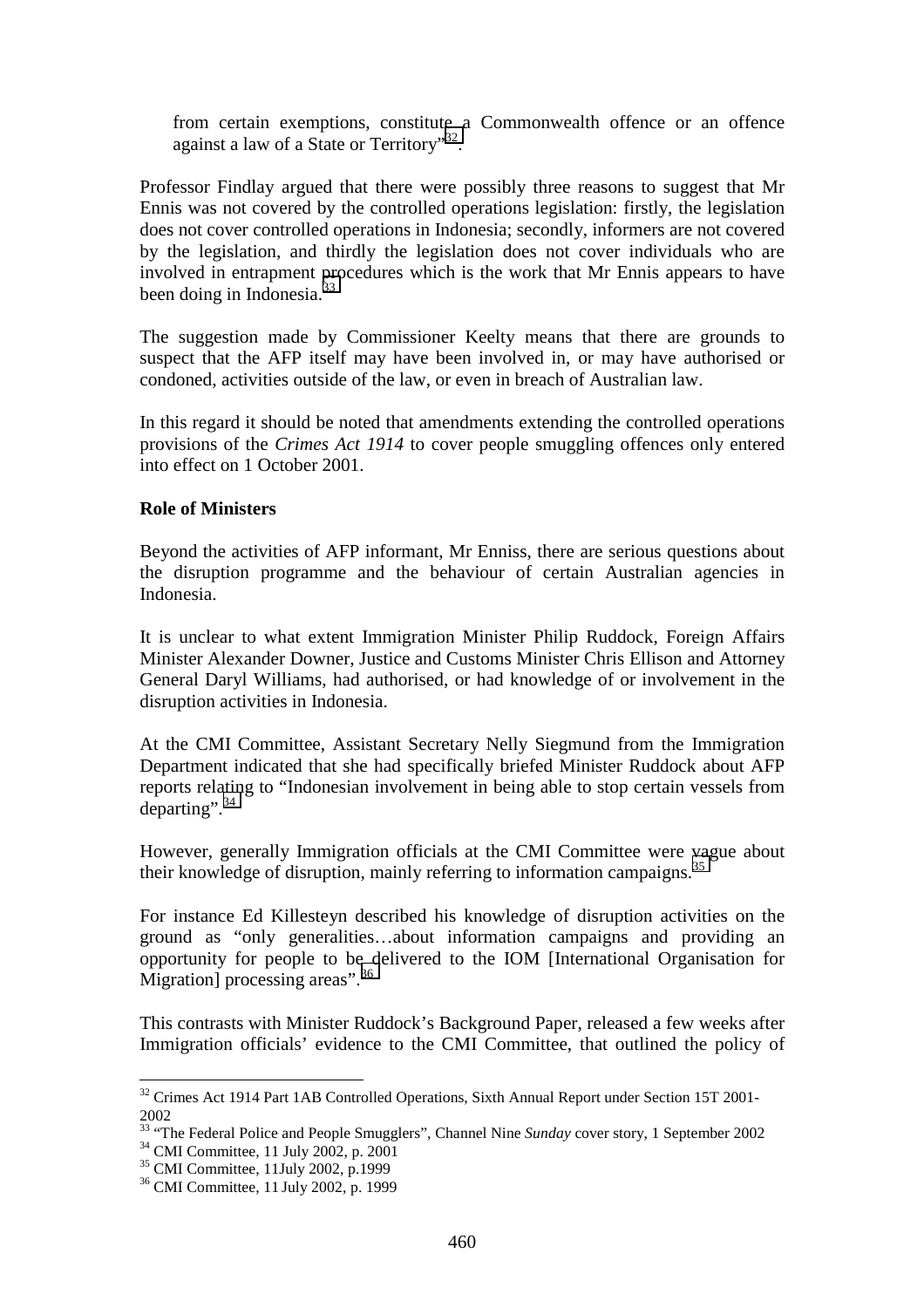disruption including "Disruption at Transit Points" which "can be either through apprehension of those unlawfully in a transit country prior to their onwards travel or by interception at the actual point of attempting to continue their journey, either by sea or air".<sup>37</sup>

The CMI Committee's work has found that the Prime Minister established the People Smuggling Taskforce, headed by PM&C, to share high-level information, and that this taskforce discussed disruption activities on a number of occasions. It is unclear, however, what briefings this taskforce provided the Prime Minister about the nature and extent of disruption activities undertaken by, or condoned by, Commonwealth agencies.

On 27 September 2000, the Minister for Justice and Customs, issued a ministerial direction that the AFP "give special emphasis to countering and otherwise investigating organised people smuggling. The AFP should also ensure that it provides an effective contribution to the implementation of the Government's whole of government approach to unauthorised arrivals".38 Minister Ellison, who became the Minister for Justice and Customs in January 2001, has not indicated how this direction was put into operation.

Last year Minister Ellison told the Senate that Australia's upstream disturbance program (or disruption programme) had successfully stopped 3,700 asylum seekers from embarking on voyages to Australia:

"[I]n the period February 2001 to June 2001, due to the efforts of the Australian Federal Police, Immigration and Foreign Affairs and, particularly, cooperation from the Indonesian authorities, we have prevented a potential 3,700 illegal entrants coming to Australia. That has been very good work that we have done overseas in attempting to avoid this problem reaching Australia, and I want to place on record our appreciation to the Indonesian authorities…What they have to look at are the facts, because the facts demonstrate successes in relation to upstream disturbance. We have set up a people smuggling Taskforce made up of the Australian Federal Police and Immigration officials…We have tasked and resourced the Australian Federal Police to work with Indonesian authorities in relation to upstream disturbance in relation to people smuggling".<sup>39</sup>

Foreign Affairs Minister, Alexander Downer, has also not confirmed whether he authorised the Australian Secret Intelligence Service (ASIS), either prior to or following the commencement of the Intelligence Services Act, to engage in disruption activities. If such authorisation occurred, the Minister should explain what sort of disruption activities took place in Indonesia as a result of any such Ministerial authorisation.

Section  $6(1)(e)$  of the Intelligence Services Act, which commenced on 29 October 2001, requires the Foreign Minister to put into writing any ministerial direction authorising ASIS to engage in so-called "other activities", that is any activities relating to people or organisations outside Australia other than intelligence collection.

 $37$  Philip Ruddock, "Border Protection; People Smuggling – Australia's Experience and Policy Responses – a Background Paper", DIMIA website, July 2002

<sup>&</sup>lt;sup>38</sup> Keelty, CMI Committee, 11 July 2002, p.1924

<sup>39</sup> Questions Without Notice, Senate Hansard, 2.19pm, 30 August 2001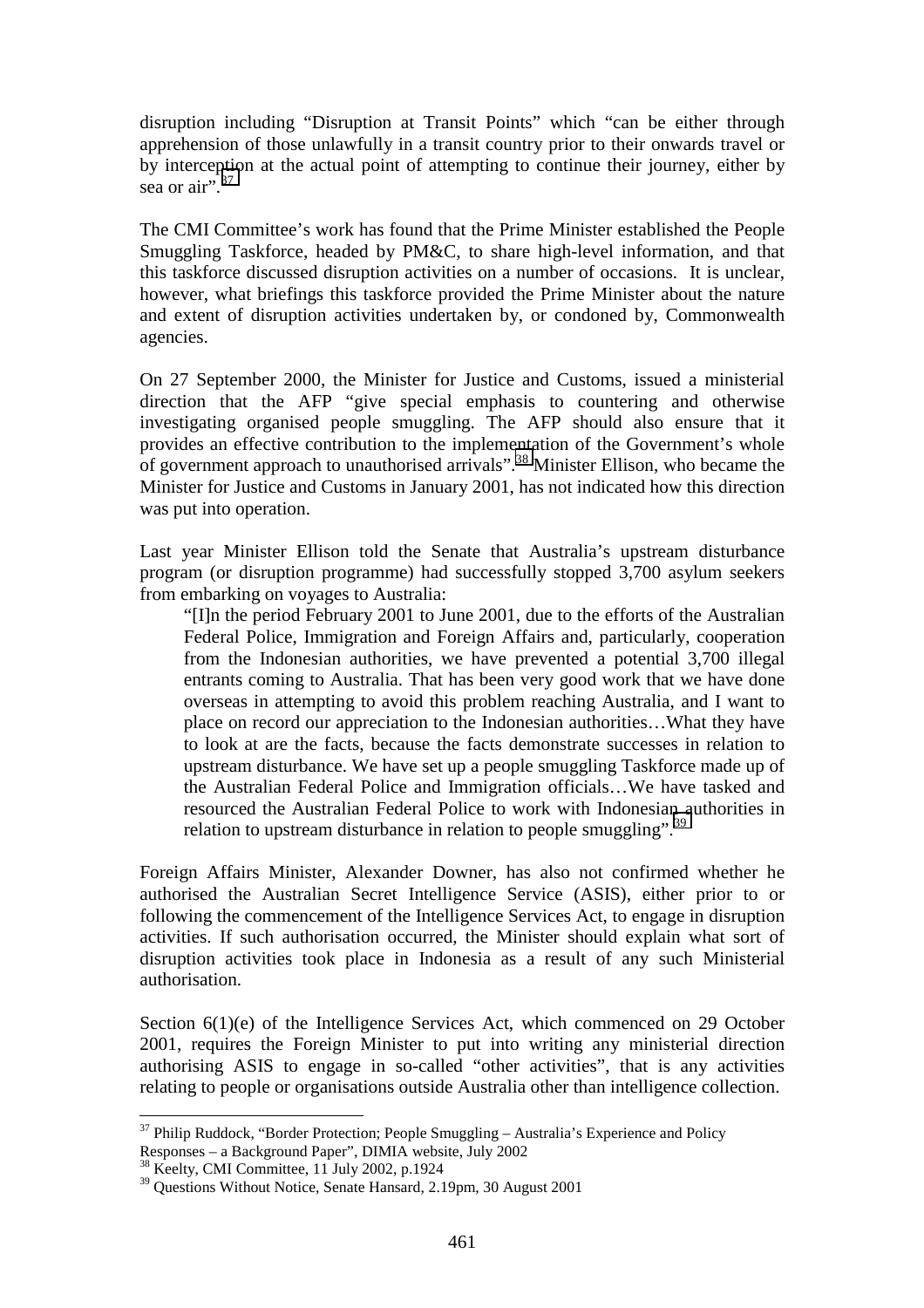Disruption activities would be categorised as "other activities" for ASIS under the provisions of the Intelligence Services Act.

The question of provision for the authorisation of "other activities" was a government priority when the Intelligence Services Bill was before the Parliament last year.

Direct Parliamentary scrutiny of the role of ASIS is not possible. Nor is it possible for the Joint Committee on ASIO, ASIS and DSD to examine these matters as they may be current operational matters. It is also possible that such an examination falls outside the powers of the Inspector General of Intelligence and Security.

If ASIS has been involved, the critical aspect would be the behaviour of its agents not its intelligence officers. Ultimately supervision in this area, and responsibility in this area lies with the Foreign Minister. If ASIS has been involved, then Minister Downer should brief the Leader of the Opposition on this subject.

#### **Response from Ministers**

Australian Ministers who have been questioned about the disruption programme have so far provided unsatisfactory responses. It is not enough for Ministers to dismiss the suggestion that illegal activities might be occurring, as a result of the disruption programme, when there is obviously no system in place to ensure that this is not occurring.

When Minister Ellison was recently asked on ABC"s Radio's AM programme if any Australian agents or their informants had been involved at all in the sabotaging vessels, he replied "Well it's not the policy of the Australian Government". Again, when reporter Matt Brown asked "But what about individuals? Has that happened?" Minister Ellison replied "Well I can only speak for the Australian Federal Police and they have said to me that the Australian Federal Police has never been involved in sabotaging vessels".<sup>40</sup>

Furthermore, Minister Downer has not ruled out the possibility that someone may have sabotaged vessels in Indonesia as a result of Australia's disruption programme:

"The Australian Government certainly did not sabotage any boats. Did anyone every sabotage a boat, I've no idea, but did the Australian Government ever sabotage a boat, or was a boat sabotaged and sunk on the instructions of the Australian Government, if I may say so, anybody would know that no Australian Government would do that".<sup>41</sup>

When recently asked if anyone in Indonesia had sabotaged people smuggling vessels as a result of the disruption programme, would the Government want to know, Defence Minister, Robert Hill, replied: "Well, if I'm confident that no law authority, no Australian institutional body would act in this way, it's inappropriate to therefore speculate and hypothetically ask me the next question".<sup>42</sup>

<sup>&</sup>lt;sup>40</sup> ABC Radio, AM Program, 26 September 2002

<sup>41</sup> ABC Radio, PM program, 26 September 2002

<sup>&</sup>lt;sup>42</sup> Sunday Program, Laurie Oakes interview with Robert Hill – Defence Minister, 29 September 2002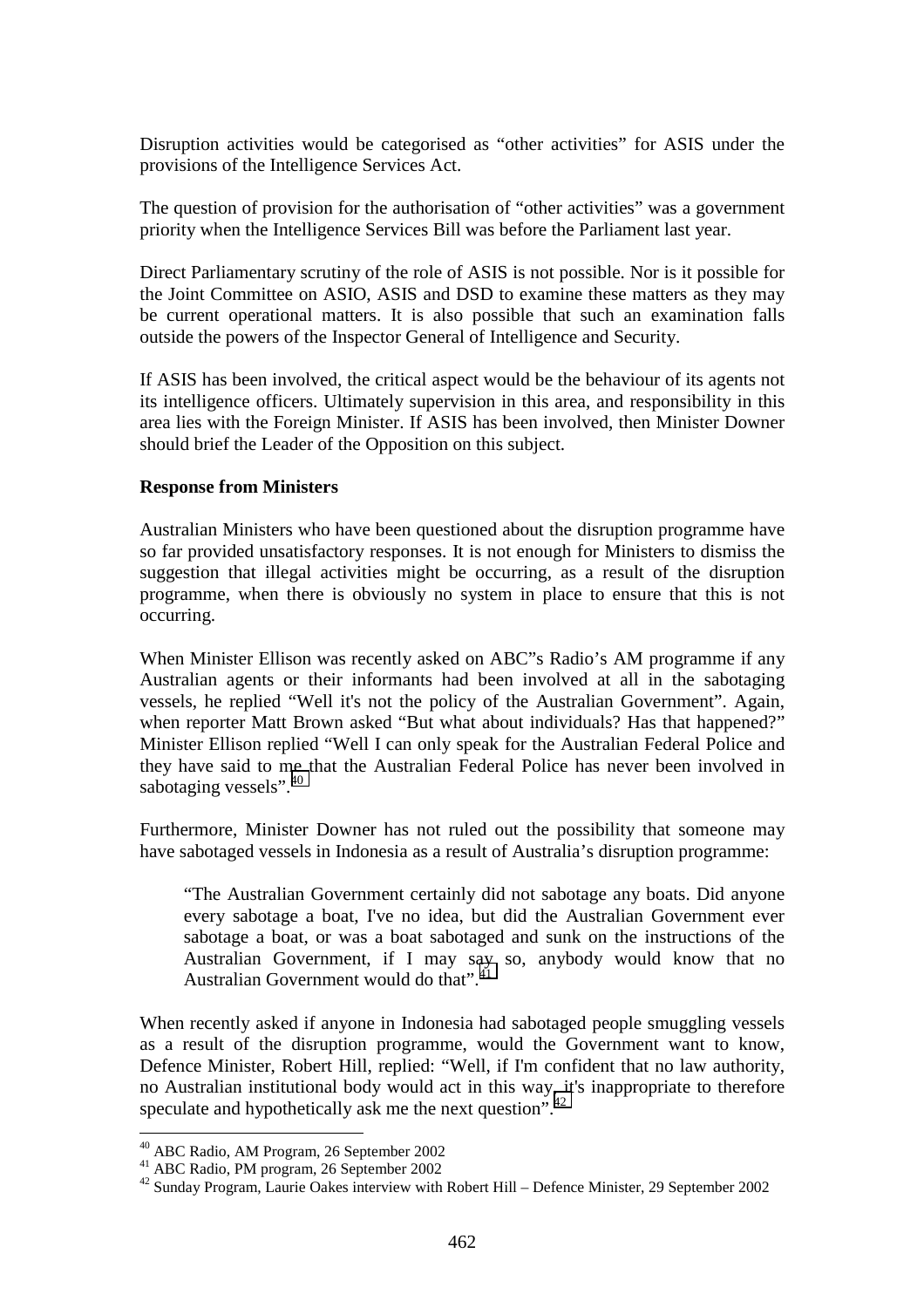Minister Ruddock's response to questions about Australia's disruption programme is also unsatisfactory:

"Ministers and public servants are entitled to be angry about the way in which those sorts of imputations are drawn when there is no evidence for them to be drawn in that way".  $43$ 

So far none of the Ministers involved in the people smuggling disruption programme has categorically ruled out if the disruption programme in Indonesia ever involved anyone sabotaging a people smuggling vessel.

#### **Australian Embassy in Jakarta**

Questions also remain about how much direction regarding disruption activities comes from the Australian Embassy in Jakarta, and what sort of direction the Embassy is receiving from officials or Ministers in Canberra.

DIMIA has three Compliance Officers working out of the Jakarta Embassy. Two of these positions were created in the last two years. Their major priority is to work on people smuggling issues.

Two AFP agents also work from the Embassy in Jakarta. These agents work closely with the Indonesian National Police, Indonesian Immigration, Indonesian Navy and Indonesian Army and Marines.<sup>44</sup> They report directly to the Director of International Operations – Mr Dick Moses and the General Manager of International Operations – Mr Shane Castles.<sup>45</sup>

Both Mr Moses and Mr Castles were regular attendees of the Prime Minister's People Smuggling Taskforce last year. They would inform the Taskforce of the criminal aspects of people smuggling - involvement with the people smuggling teams and disruption activities.<sup>46</sup>

At the Australian Embassy in Jakarta an Inter-Agency Co-ordination Group on People Smuggling has also been established. The portfolios represented at these meetings are DFAT, DIMIA, AFP and Defence. The purpose is to share information and assessments and to represent the agencies' view in relation to people smuggling matters.47 Geoff Raby from DFAT has indicated disruption activities are a key focus of this group. $48$ 

Australia's Indonesian Ambassador Ric Smith recently wrote a letter to the *Canberra Times* ruling out the possibility that any official of the Embassy was engaged "in any

<sup>&</sup>lt;sup>43</sup> "Fed: Government and AFP slam sabotage suggestions", AAP Wire, Thursday, 26 Sep 2002 at 6:29pm

<sup>&</sup>lt;sup>44</sup> Keelty's Answers to Questions on Notice, Senate Estimates, L&C, Question On Notice 129

<sup>45</sup> Senate Estimates, L&C, 28 May 2002, p.257

<sup>46</sup> John Davies, Senate Additional Estimates, L&C, 19 Feb 2002, p. 209.

<sup>47</sup> Raby, DFAT, Senate Estimates, FAD&T, 6 June 2002, p. 553

<sup>48</sup> Senate Estimates, FAD&T, 6 June 2002, p.557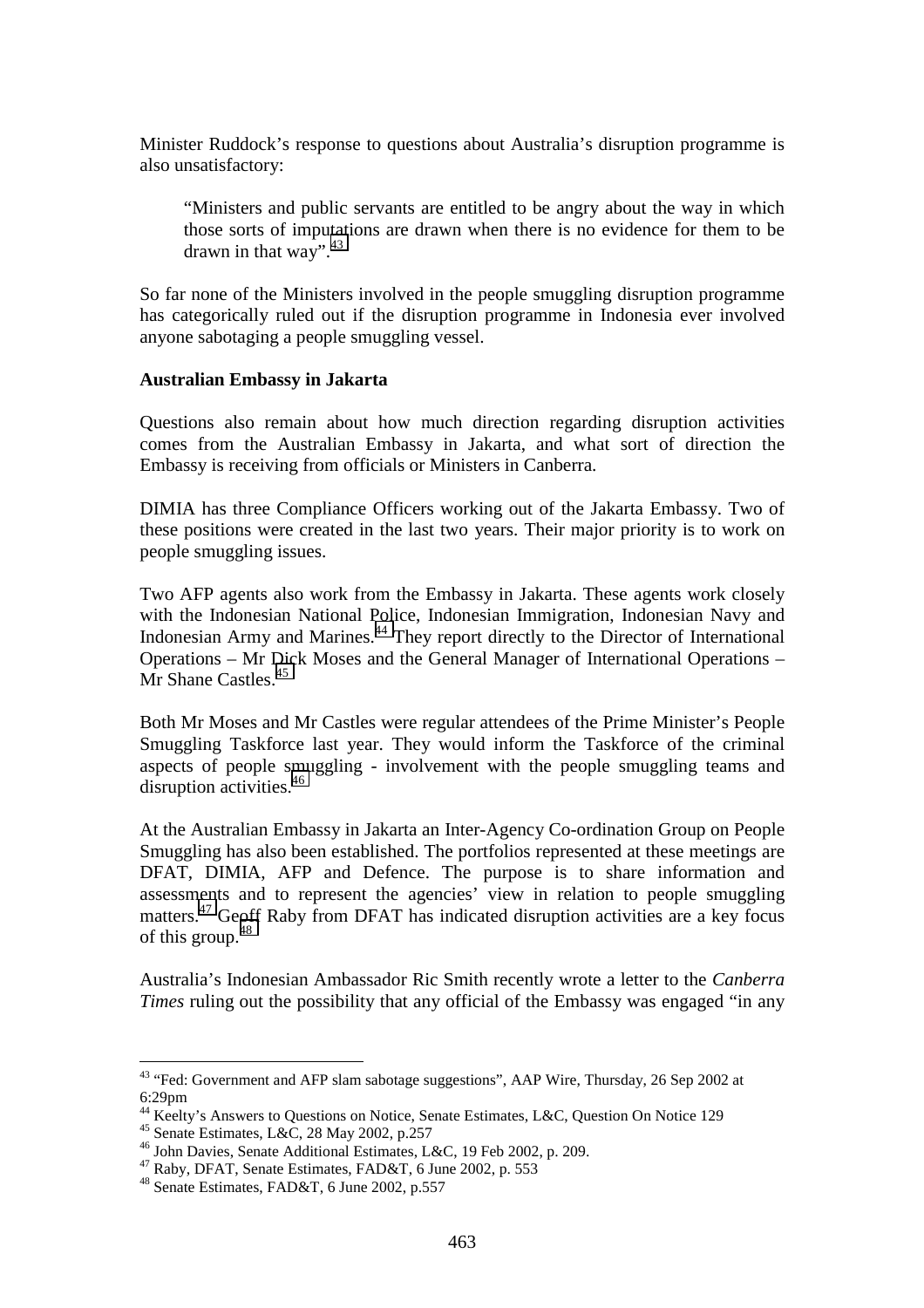activity to disable or attempt to disable any vessel on which potential illegal immigrants were embarked".<sup>49</sup>

However, it is unclear what directions were given from the Australian Embassy to Indonesian or Australian authorities involved in disruption activities and whether these directions came from Canberra officials or Ministers and furthermore how any such directions were interpreted.

On the 13 June 2001 the Minister for Immigration Philip Ruddock travelled to Jakarta. He had meetings with the Australian Ambassador Ric Smith and the Inter-Agency People Smuggling Group. He also met with the Indonesian Minister for Justice and Human Rights and the Indonesian Minister for Foreign Affairs.<sup>50</sup>

By September 2001 something concerned the Indonesian Foreign Affairs Department enough to request the protocol between the AFP and the Indonesian National Police be set aside.

#### **Protocol – Memorandum of Understanding**

AFP Commissioner Keelty told the CMI Committee that on the 15<sup>th</sup> September 2000 a "specific protocol under the MOU [Memorandum of Understanding] to target people smuggling syndicates operating out of Indonesia" was agreed to by the AFP and their counterparts the Indonesian National Police.<sup>51</sup> The CMI Committee requested the Protocol and MOU but so far the AFP has not provided a copy.

Under this protocol the AFP provides equipment and training to the Indonesian National Police.<sup>52</sup>

At the CMI Committee Commissioner Keelty revealed that the Protocol under the MOU was set aside by the Indonesian government in September 2001 – due to concerns the Indonesian Foreign Affairs Department (DEPLU) had in relation to disruption. $53$ 

Commissioner Keelty could not or would not tell the committee why the Protocol was cancelled by the Indonesian Government.

Despite the Protocol being set aside, probably due to concern about the disruption activities that were conducted by the AFP and the Indonesian National Police, Commissioner Keelty told the CMI Committee he was not aware of the full detail of the Indonesian complaints.<sup>54</sup>

Repeatedly Commissioner Keelty was asked at the CMI Committee the reasons behind the Indonesian authorities cancelling the protocol.

<sup>&</sup>lt;sup>49</sup> Ric Smith letter to the Canberra Times, 4 October 2002

<sup>&</sup>lt;sup>50</sup> Senator Cook to Senator Hill, Question Without Notice, 26 September 2002

<sup>51</sup> CMI Committee, 11 July 2002, p.1924

 $52$  CMI Committee, 11 July 2002, p.1937

<sup>53</sup> CMI Committee, 11 July 2002, p.1938

<sup>54</sup> CMI Committee, 11 July 2002, p.1939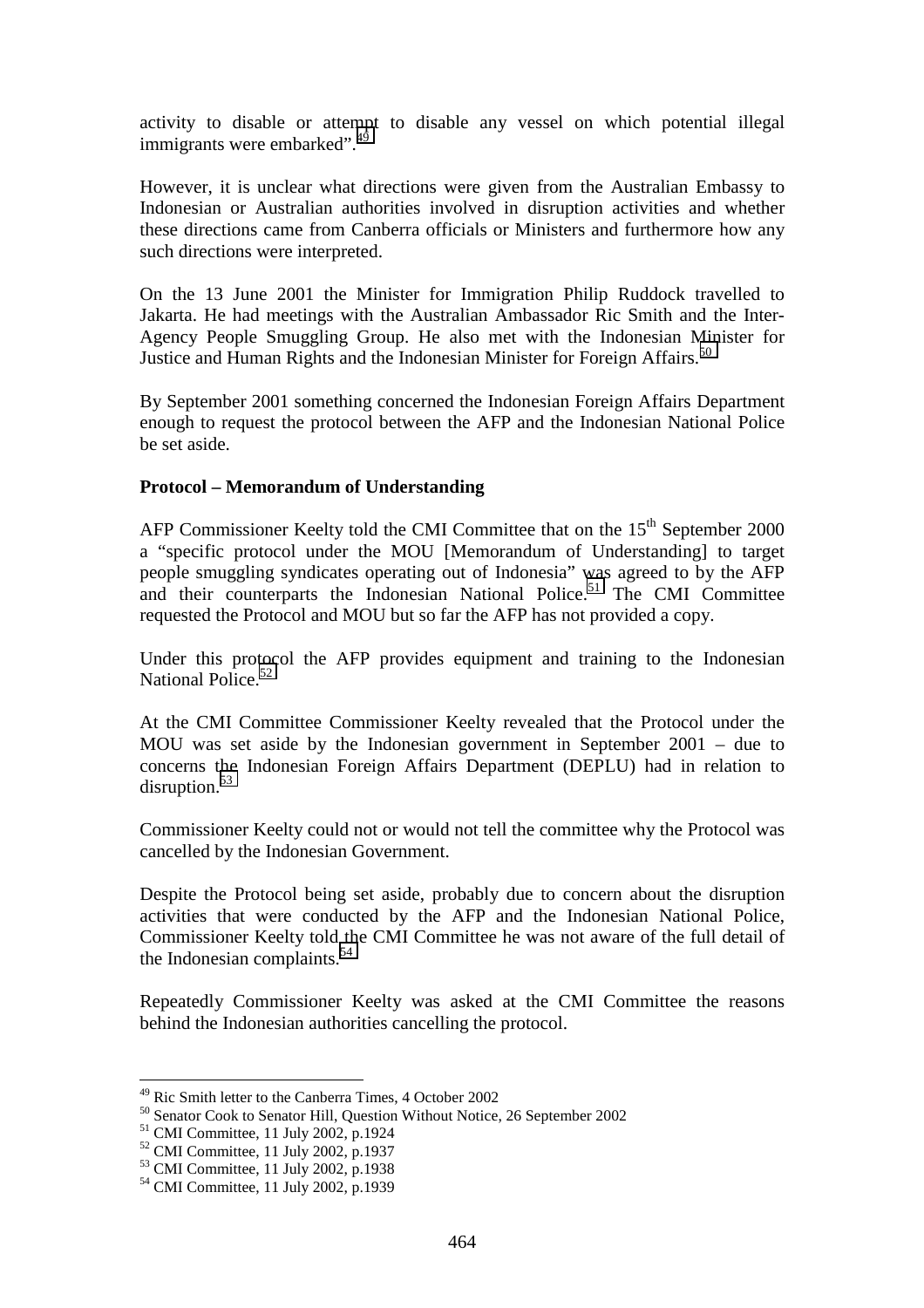Faulkner: What concerns did the Indonesians express in relation to the disruption operation?

Keelty: I do not have a briefing on that and I do not know that anyone in the AFP does.

Faulkner: I would be surprised—very surprised—if the AFP was not informed of what these concerns might have been.

Keelty: It was a decision by the Indonesian government in their DEPLU, so I would not necessarily expect them to tell me why.<sup>55</sup>

Later at the CMI Committee, Commissioner Keelty was asked:

Faulkner: Commissioner, did you ask why the protocol was cancelled?

Keelty: I do not specifically recall.

Faulkner: You do not know if you asked why?

Keelty: I answered you. I do not specifically recall.<sup>56</sup>

Despite the concerns the Indonesian Foreign Affairs Department had about the Protocol, the AFP says it continued to cooperate with the Indonesian National Police until June 2002.

The breakdown in the Protocol doesn't appear to have stopped disruption activities from occurring in Indonesia. Between September 2001 and June 2002 the activities continued on a case-by-case arrangement between the AFP and the INP.<sup>57</sup>

In October 2001 the High Level PM&C People Smuggling Taskforce notes indicate that disruption activities were discussed on a number of occasions. For example on the  $10^{th}$  October 2001 the Taskforce notes state "Discussion on the 'architecture' – disruption, regional conference proposal, UNHCR positions"<sup>58</sup> and on the 12<sup>th</sup> October the Taskforce notes state "Discussion of disruption activity, and scope for beefing  $up$ ".<sup>59</sup>

At the CMI Committee the Head of the People Smuggling Taskforce, Ms Jane Halton, indicated there were a "couple of discussions" regarding disruption at the Taskforce meetings, however she would not or could not elaborate further. Ms Halton had no memory of the "beefing up" discussion except she thought it might refer to T-shirts.<sup>60</sup> Ms Halton also told the committee that the Taskforce had never tasked any agency to disrupt in Indonesia.

<sup>55</sup> CMI Committee, 11 July 2002, p. 1939

<sup>56</sup> CMI Committee, 11 July 2002, p. 1971

<sup>57</sup> CMI Committee, 11 July 2002, p. 1939

<sup>58</sup> People Smuggling Taskforce Notes, 10 October 2001, 6pm

<sup>&</sup>lt;sup>59</sup> People Smuggling Taskforce Notes, 12 October 2001: Present: Jane Halton, four DIMA officials, Shane Castles from AFP etc

<sup>60</sup> CMI Committee, 30 July 2002, p. 2089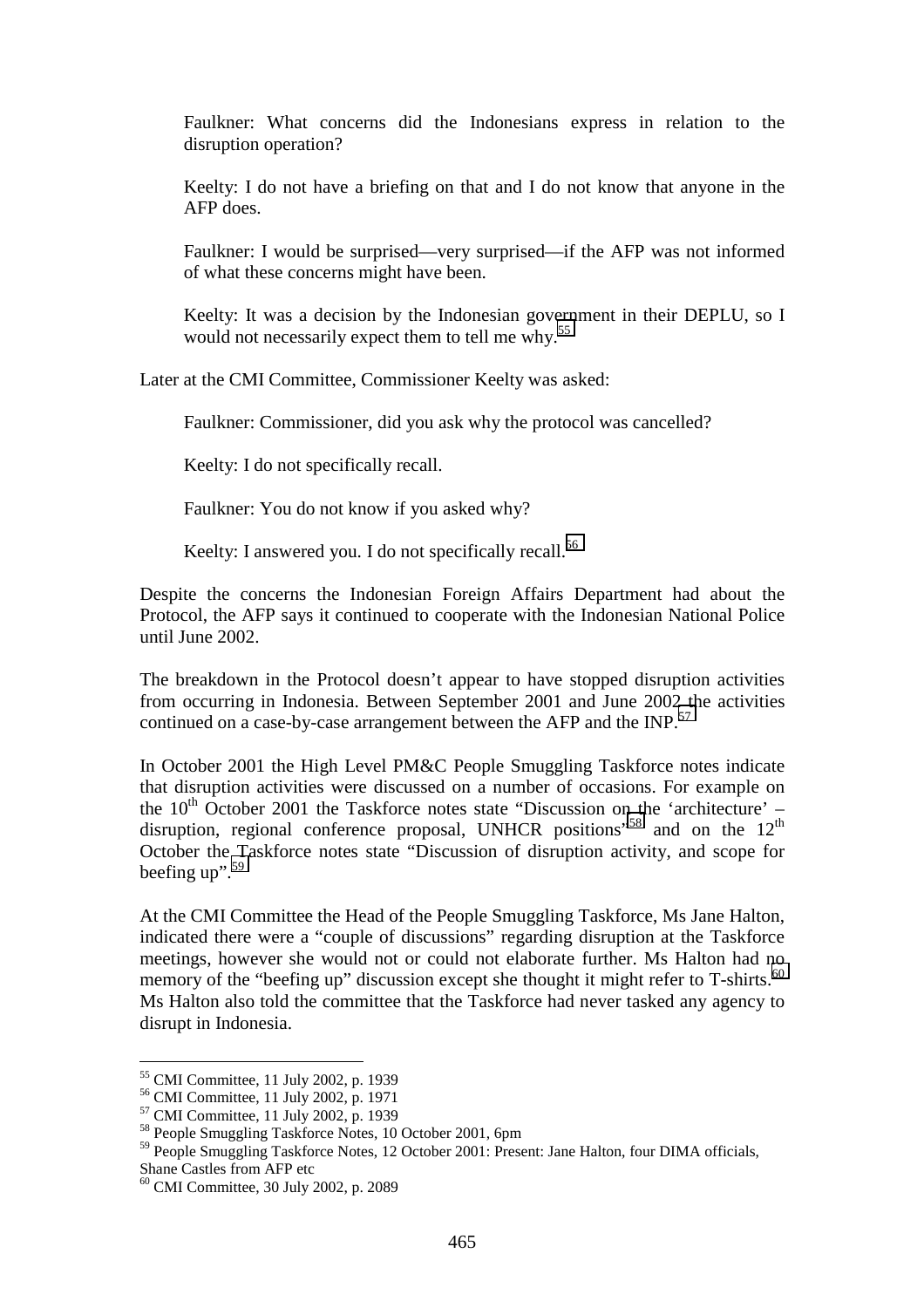But according to Ed Killesteyn from DIMIA, who attended the  $10<sup>th</sup>$  and  $12<sup>th</sup>$  October Taskforce meetings, the "People Smuggling Taskforce was concerned about the evidence of a surge and was, in a sense, giving a direction to the responsible areas to look for further opportunities for disruption".<sup>61</sup>

Commissioner Keelty also indicated that the People Smuggling Taskforce was tasking agencies to beef up the disruption activities. Commissioner Keelty thought it was an "operational call along the lines of 'The departure of the vessel is imminent; we'd be doing everything we can possibly do".<sup>62</sup>

#### **People Smuggler Vessels**

There are a number of people smuggling vessels that have sunk en route to Australia, including the KM Palapa that was rescued by the Tampa, the Norwegian cargo ship. Stories from survivors indicate that, on some occasions, the Indonesian National Police were involved with the people smugglers in organising the departure of the vessels. As journalist Lindsay Murdoch in the Sydney Morning Herald reported last year, "boats [from Indonesia] carrying hundreds of people have sunk, drowning all aboard…Some survivors say Indonesian authorities have, at times, helped push boats out to sea knowing they are not seaworthy"63.

Survivors from the KM Palapa recently told a court case in Perth that Indonesian National Police were involved in the people smuggling operation that organised the departure of the KM Palapa from Indonesia<sup>64</sup>.

The vessel, now referred to as SIEV X which was organised by notorious people smuggler Abu Quassey, sank on the  $19<sup>th</sup>$  October 2001, a day after it set sail, drowning 353 people including 142 women and 146 children.<sup>65</sup>

Survivors have provided information about the condition of the vessel and the circumstances that led to over 400 asylum seekers embarking on the voyage. This information raises serious questions.

Survivors have indicated that SIEV X before it departed was very low in the water and horribly overcrowded, carrying four times the number of passengers that a vessel that size should carry. Reports also suggest that the vessel was overloaded with fuel<sup>66</sup>.

According to survivors, many were forced by gunpoint onto the vessel. There were about 30 Indonesian police present and police beat them and forced them by gunpoint

<sup>61</sup> CMI Committee, 11 July 2002, p. 2007

<sup>62</sup> CMI Committee, 11 July 2002, p. 1932

<sup>&</sup>lt;sup>63</sup> "Shipwrecked in Indonesia; Destination Australia Following the Asylum Seekers", by Lindsay

Murdoch, *The Age*, 6 September 2001<br><sup>64</sup> "Smugglers 'got help from Police'", by Kathryn Shine, The Australian, 20 September 2002  $65$  SIEV  $\overline{X}$  survivor's oral videoed accounts taken at the UN hostel in Bogor, Indonesia on 23 October 2001, translation and transcription by Keysar Trad, Vice President of the Lebanese Muslim Association of NSW; Attached to Mr Tony Kevin's submission to CMI Committee, Submission Number 2

<sup>66 &</sup>quot;Overload Kills On Voyage Of Doom" by Don Greenlees, The Australian, 24 October, 2001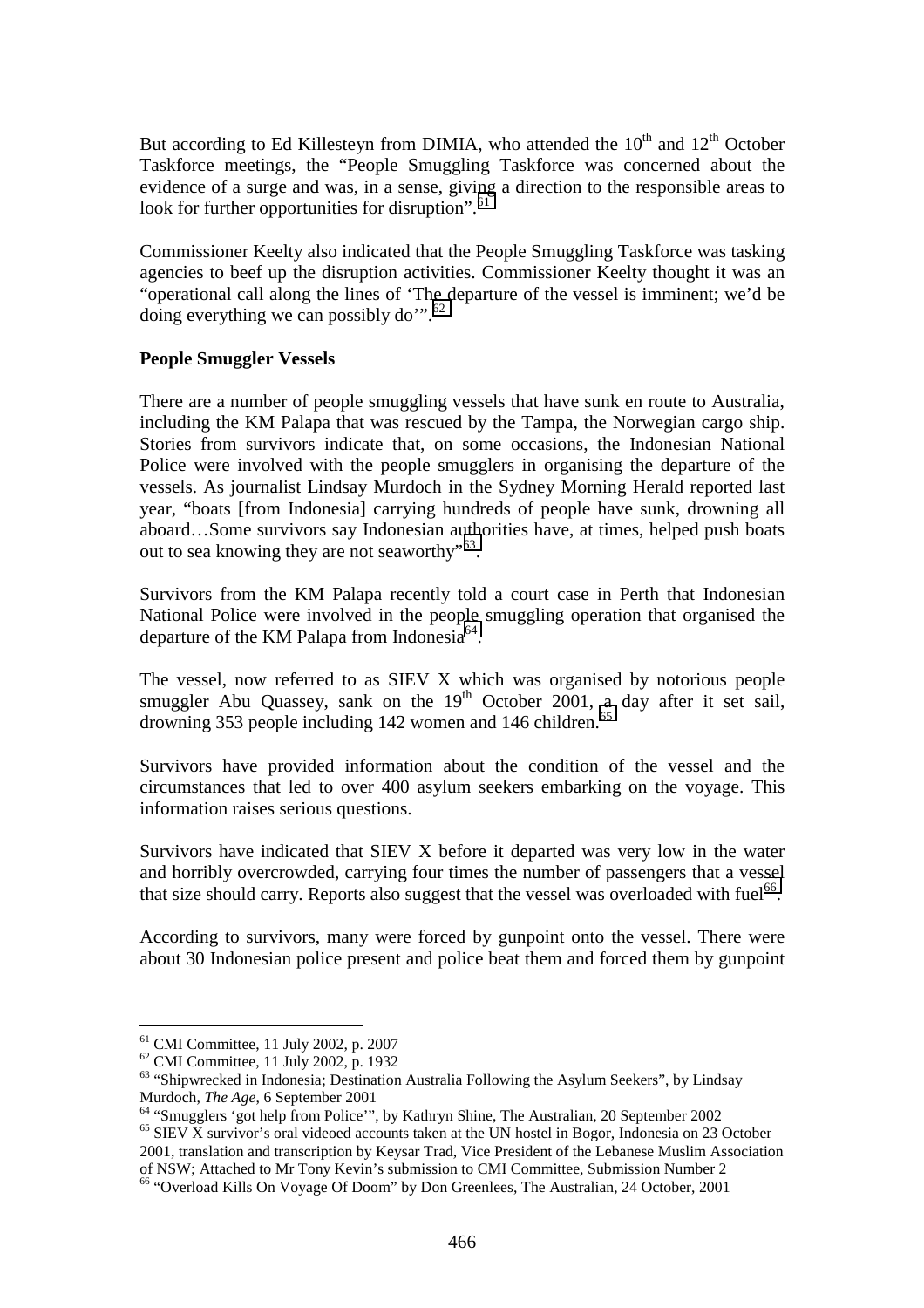to get on the boat. The police appeared to be actively involved in the people smuggling operation $^{67}$ .

SIEV X survivor Issam Ismail stated:

"The Indonesian Police were there. They were carrying automatic guns. They were so comfortable. They were the ones who gave the signals with their torches. Turning on the torch was a signal to send out people. Turning off the torch meant stop. That was how it was done. We saw them with our own eyes. They had weapons we had never seen before. The latest brands".<sup>68</sup>

Survivors from SIEV X have also suggested that the vessel only took about 15 minutes to sink. Bahram Khan, from Jalalabad in Afghanistan, said "The hull sprang a hole. The mechanic could not fix it and the boat sank".<sup>69</sup>

On the 25 October 2001 Prime Minister Howard was reported to be seeking more information about whether the reports that Indonesian security personnel forced asylum seekers onto SIEV X at gunpoint were true. Prime Minister Howard stated on regional ABC radio "It has been an appalling tragedy, it really is a desperately sad event, and if those allegations are true it reflects very badly on the authority to allow that to happen". $70$ 

Since then the Prime Minister has not made public what information, if any, he received about the situation surrounding the departure of SIEV X.

It is still unclear what occurred in Indonesia before SIEV X departed. However, given the evidence from survivors, the Government should make a public statement about their full knowledge of the conditions surrounding the departure of this vessel. Furthermore it should reveal whether disruption activities were directed at this vessel and if so what those activities entailed. Other people smuggler vessels that left Indonesia for Australia and sank en route should be included in such a statement.

#### **Conclusion**

 $\overline{a}$ 

What is most concerning about the policy of disruption can be seen in the statement made by Commissioner Keelty to the CMI Committee, "The departure of the vessel is imminent; we'd better be doing everything we can possibly  $d\omega^{71}$ . It begs the question, how far has the policy of disruption gone?

An assurance from the government that illegal activities have not occurred under the disruption programme is not enough.

So far the CMI Committee has not received clear answers to questions that have been raised such as:

<sup>&</sup>lt;sup>67</sup> PM Radio ABC radio, Ginny Stein report, 24 October 2001

<sup>&</sup>lt;sup>68</sup> The Five Mysteries of SIEV X, by Ghassan Nakhoul, SBS Radio/Arabic Program, 28 August 2002

 $^{69}$  Asylum seekers' boat sinks in 10 minutes, killing 350, AAP Wire, 3.09pm, 23 October 2001 <sup>70</sup> Fed: Howard to investigate reports asylum seekers forced, Melbourne, AAP Wire, 10.14am, 25

October 2001

 $^{71}$  CMI Committee, 11 July 2002, p. 1932